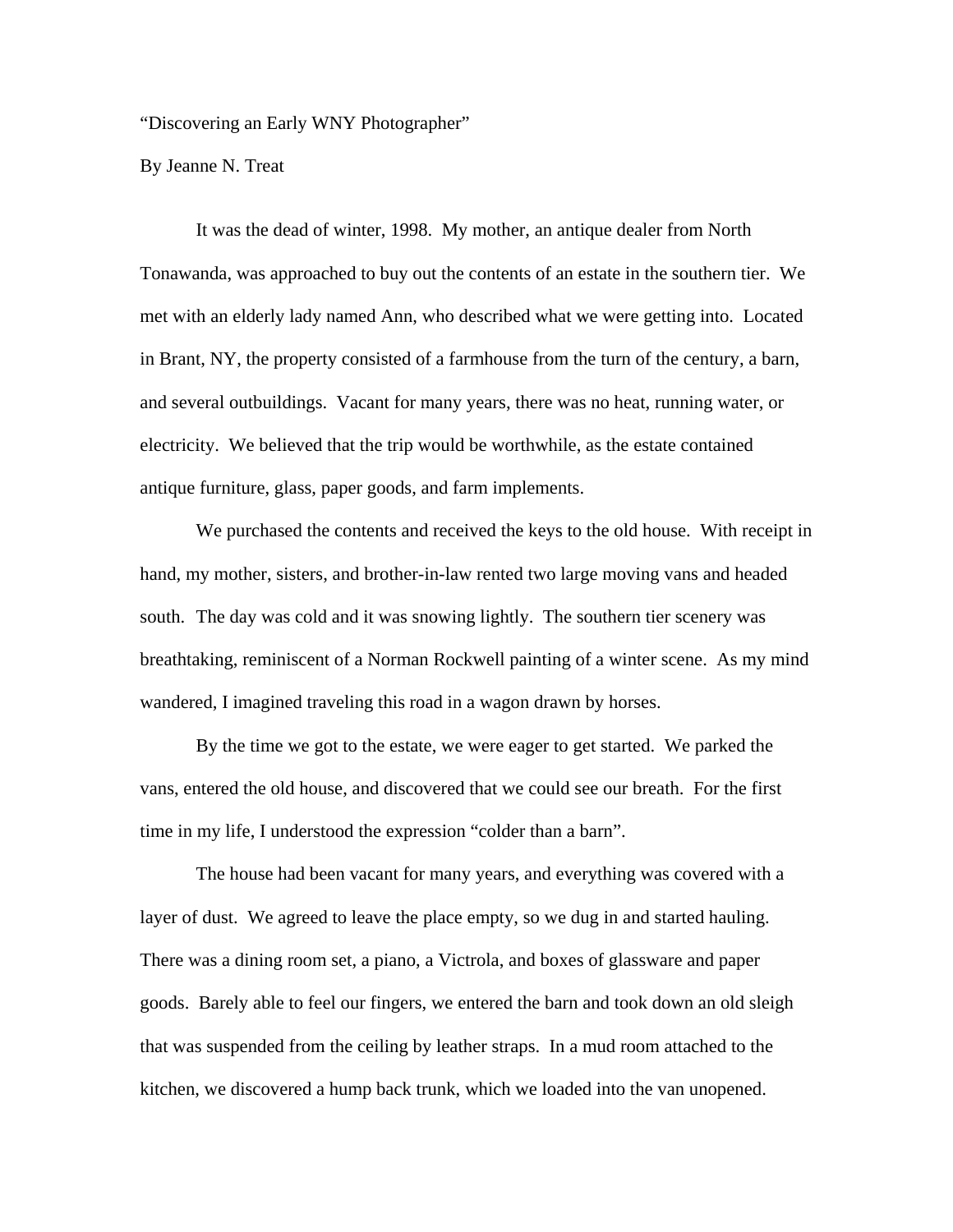It was months before we looked into that trunk and discovered the treasure within. There were more than five hundred glass plate negatives, of photos taken in the early 1900's. At the time, we didn't know what to do with them. You could hold them up to a light and guess what the subject was. One showed a train from the New York line, another a quaint schoolhouse, and many portrayed people going about their lives, working, worshipping, playing, and loving. Out of curiosity, we asked a local photography store to develop a few of them. But it was clear that it would be too expensive to have all five hundred processed. The glass plates sat untouched for many years.

It was the spring of 2004. As a writer of historical fiction, I was interested in the fisher folk of Scotland, and had purchased some prints developed from glass plates taken in the late 1800's. As I displayed the amazing pictures on my wall, I remembered that my mother owned a trunk full of glass plate negatives. What would they contain? Like the prints of the fisher folk, would they paint a picture of a forgotten life style?

A friend at work was a photography buff. I told him about the glass plates, and posed a question. Was there an inexpensive way to see what was on each of the plates? If we knew which ones were the 'good ones', we could have those developed. My friend was enthusiastic about the project and came up with an idea. We would use a light box in a dim room. A high quality digital camera would be suspended over the box and negative, using a tripod. We would snap each plate, bring the picture to digital, and use a photo editing program to invert the negative.

We spent an entire weekend snapping and cataloguing the plates in glassine envelopes, assigning each a number. When we looked at the results, we were surprised.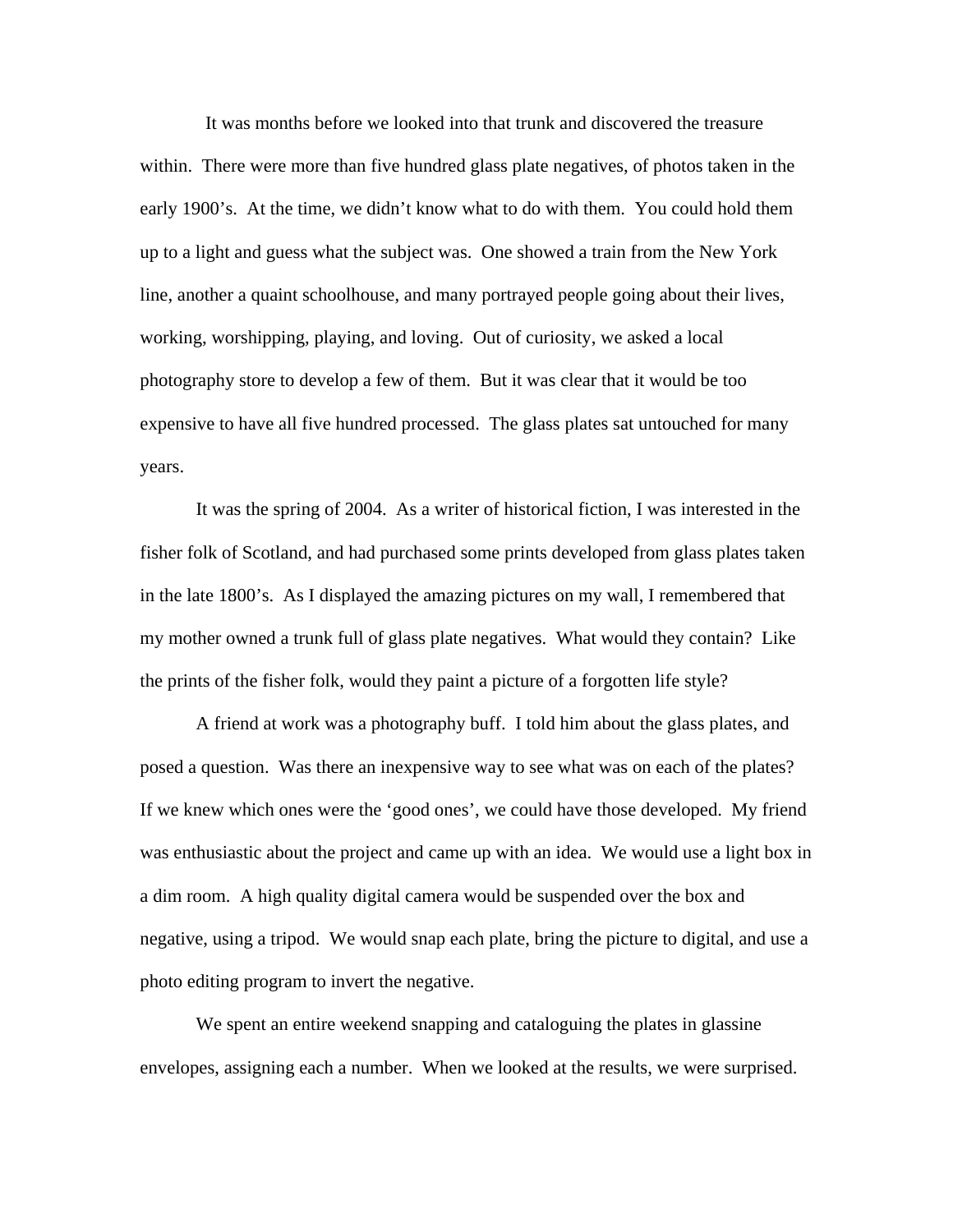The pictures represented a photo history of rural Western New York, as well as Niagara Falls, Lake Erie, and a WWI military training camp.

We acquired a film scanner and began the process of converting the negatives to digital format. At first we had to come up with a safe method of handling the plates. Lint-free white gloves were required. The silver emulsion side had to be protected, and the only thing you could use on it was an antistatic brush. The other side could be gently cleaned to remove fingerprints and dust. After months of painstaking preparation and scanning, we had all five hundred images in digital format.

Something happened to me while I worked with the photos. The people in the pictures told a story of a life style that was in harmony with nature. I wanted to know who the photographer was. We identified him using letters, postcards, and hand-written notes on the plate boxes. He was Lynn E. Walters of Brant NY, born in 1891. His parents Michael and Imogene were featured in many of the photos, as well as brother Max and sister Ruthe. Census records told us that his grandparents were German immigrants, and his parents native born. Military records placed Lynn as a Private in the Air Service, WWI, and indicated that he was assigned a photography tent at Camp Hughes. Cemetery records showed that the family was buried together in Brant.

We asked ourselves what we should do with the photos. There were pictures of people in period dress, barbershops, schools, trains, cars, and Indian motorcycles. There were hunting and fishing scenes, and people picking grapes, making barrels, and eating watermelon. There were scenes of people in Victorian dress at Niagara Falls, at a lookout point that no longer exists. A 1909 photo of a crowd watching the flight of the Curtiss Golden Flyer took our breath away. There was even a trip aboard the Great